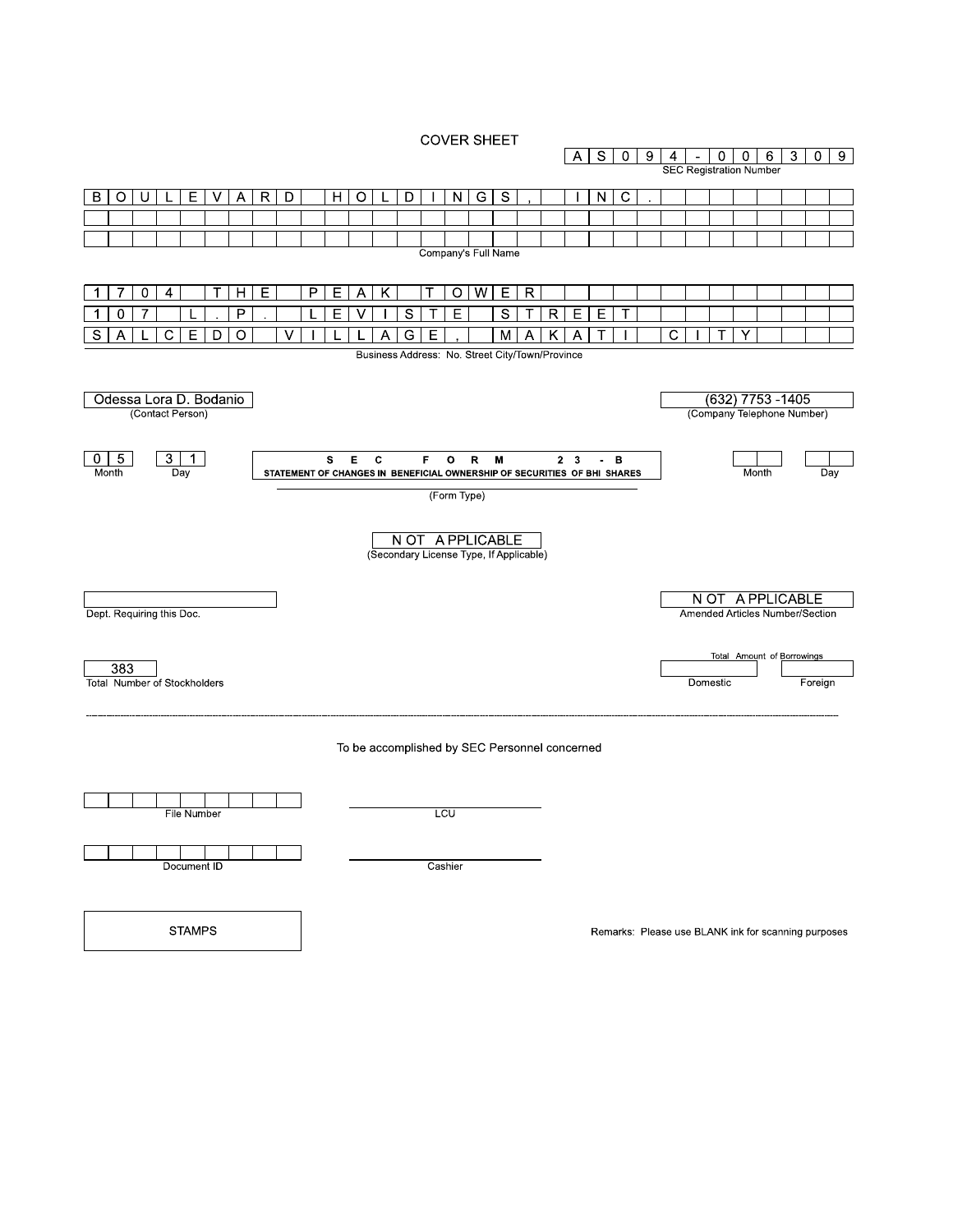## **SECURITIES AND EXCHANGE COMMISSION**

 **Metro Manila, Philippines**

**FORM 23-B**

## **STATEMENT OF CHANGES IN BENEFICIAL OWNERSHIP OF SECURITIES**

Check box if no longer subject **Filed pursuant to Section 23 of the Securities Regulation Code** 

to filing requirement

| 1. Name and Address of Reporting Person |                                                                                              |                        | 2. Issuer Name and Trading Symbol             |                                                |                                |                                               | 7. Relationship of Reporting Person to Issuer |                                                   |                                               |                        |                 |  |  |
|-----------------------------------------|----------------------------------------------------------------------------------------------|------------------------|-----------------------------------------------|------------------------------------------------|--------------------------------|-----------------------------------------------|-----------------------------------------------|---------------------------------------------------|-----------------------------------------------|------------------------|-----------------|--|--|
| KHO                                     | <b>DAVID</b>                                                                                 |                        | L.                                            |                                                | BOULEVARD HOLDINGS, INC. "BHI" |                                               |                                               |                                                   |                                               | (Check all applicable) |                 |  |  |
| (Last)                                  |                                                                                              | (First)                | (Middle)                                      | 3. Tax Identification                          |                                | Statement for                                 |                                               | X Director                                        |                                               |                        | 10% Owner       |  |  |
|                                         |                                                                                              |                        |                                               | Number                                         |                                | Month/Year                                    |                                               | Officer                                           |                                               |                        | Other           |  |  |
|                                         |                                                                                              |                        |                                               |                                                |                                |                                               |                                               |                                                   | (give title below)                            |                        | (specify below) |  |  |
| 2268 Avocado Street                     | Dasmarinas<br>183-459-894<br>'May 2022<br>1. Citizenship<br>(Street)<br>Original (MonthYear) |                        |                                               |                                                |                                |                                               |                                               |                                                   |                                               |                        |                 |  |  |
|                                         |                                                                                              |                        |                                               |                                                |                                |                                               |                                               |                                                   |                                               | Director               |                 |  |  |
|                                         |                                                                                              |                        |                                               |                                                |                                |                                               |                                               |                                                   |                                               |                        |                 |  |  |
| <b>MAKATI CITY</b>                      |                                                                                              |                        | 1221                                          | Filipino<br>NA                                 |                                |                                               |                                               |                                                   |                                               |                        |                 |  |  |
| (City)                                  |                                                                                              | (Province)             | (Postal Code)                                 | Table 1 - Equity Securities Beneficially Owned |                                |                                               |                                               |                                                   |                                               |                        |                 |  |  |
| . Class of Equity Security              |                                                                                              | 2. Transaction<br>Date | 4. Securities Acquired (A) or Disposed of (D) |                                                |                                | 3. Amount of Securities Owned at End of Month |                                               | 4 Ownership Form:<br>Direct (D) or Indirect (I) * | 6. Nature of Indirect Beneficial<br>Ownership |                        |                 |  |  |
|                                         |                                                                                              |                        |                                               | (Month/Day/Year)                               |                                |                                               |                                               | $\frac{9}{6}$                                     | <b>Number of Shares</b>                       |                        |                 |  |  |
|                                         |                                                                                              |                        |                                               |                                                | Shares                         | $(A)$ or $(D)$                                | Price                                         |                                                   |                                               |                        |                 |  |  |
|                                         |                                                                                              |                        |                                               |                                                |                                |                                               |                                               |                                                   |                                               |                        |                 |  |  |
| Common Shares                           |                                                                                              |                        |                                               | 05/16/2022                                     | $50,200,000$ (D)               |                                               | 0.074                                         | 0.03%                                             | 4,390,000 D                                   |                        |                 |  |  |
|                                         |                                                                                              |                        |                                               |                                                |                                |                                               |                                               |                                                   |                                               |                        |                 |  |  |
|                                         |                                                                                              |                        |                                               |                                                |                                |                                               |                                               |                                                   |                                               |                        |                 |  |  |
|                                         |                                                                                              |                        |                                               |                                                |                                |                                               |                                               |                                                   |                                               |                        |                 |  |  |
|                                         |                                                                                              |                        |                                               |                                                |                                |                                               |                                               |                                                   |                                               |                        |                 |  |  |
|                                         |                                                                                              |                        |                                               |                                                |                                |                                               |                                               |                                                   |                                               |                        |                 |  |  |
|                                         |                                                                                              |                        |                                               |                                                |                                |                                               |                                               |                                                   |                                               |                        |                 |  |  |
|                                         |                                                                                              |                        |                                               |                                                |                                |                                               |                                               |                                                   |                                               |                        |                 |  |  |
|                                         |                                                                                              |                        |                                               |                                                |                                |                                               |                                               |                                                   |                                               |                        |                 |  |  |

**If the change in beneficial ownership is 50% of the previous shareholdings or is equal to 5% of the outstanding capital stock of the issuer, provide the disclosure requirements set forth on page 3 of this form.**

(Print or Type Responses)

Reminder: Report on a separate line for each class of equity securities beneficially owned directly or indirectly.

(1) A person is directly or indirectly the beneficial owner of any equity security with respect to which he has or shares:

(A) Voting power which includes the power to vote, or to direct the voting of, such security; and/or (B) Investment power which includes the power to dispose of, or to direct the disposition of, such security.

(2) A person will be deemed to have an indirect beneficial interest in any equity security which is:

 (A) held by members of a person's immediate family sharing the same household; (B) held by a partnership in which such person is a general partner;

(C) held by a corporation of which such person is a controlling shareholder; or

(D) subject to any contract, arrangement or understanding which gives such person voting power or investment power with respect to such security.

**REVISED**